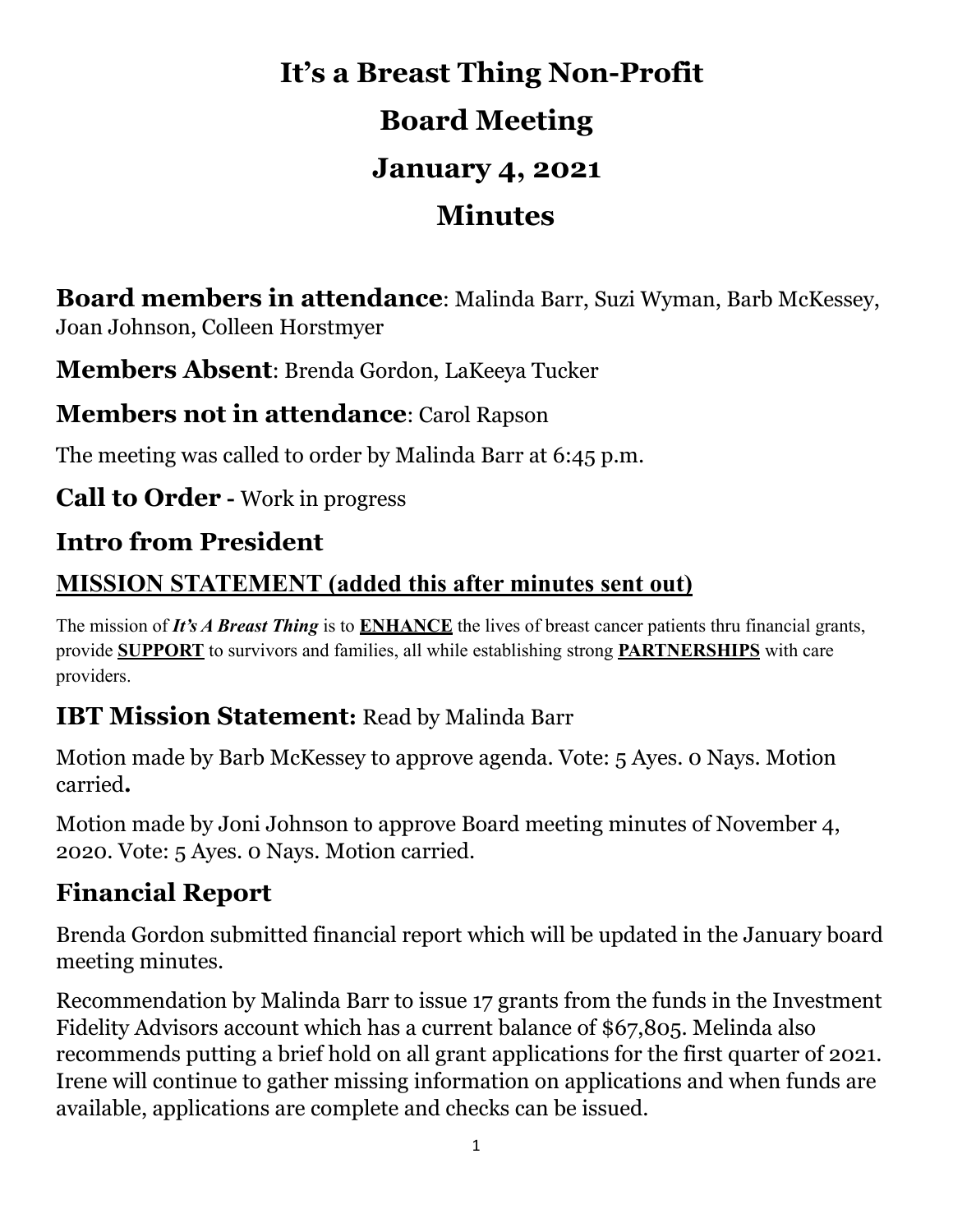Malinda suggested sending a letter to applicants whose requests have been received during the first quarter of 2021, explaining that grants are on hold for now while we replenish funds thru fundraising etc. Joni is concerned about the wording as not to alarm applicants that IBT could possibly be in financial trouble. Joni will work with OUTREACH to come up with some proper wording along with Judy. Malinda would like them to also work on some scripting for Irene as well as a phone call script and talking points for the Board and Committee members. The finished product will be submitted to Joni and she will forward to Malinda for her input.

### **Development Committee**: Will consist of Malinda, Carol and LaKeeya

Malinda wants to know what the monthly expenses are for IBT which includes, PayPal, Zoom, printing, telephone, office expenses, postage, etc. Suzi said it has never been figured out.

The estimated monthly amount is \$1,400. There needs to be six months' worth of expense money available which would be \$8,400 and we currently have \$13,300 as of the last statement.

Since there is excess money available, we could possibly use \$4,600 for grants.

Malinda is meeting with Carol and LaKeeya to put together an ASK for Dr's and organizations they work with.

YMCA project is a separate fundraiser.

Malinda wants to get the Board built to move forward with fundraising.

Malinda motioned to pull \$17,000 from the Fidelity Advisors account to fund the 17 grants. Motion to approve Colleen and seconded by Suzi. Vote: 5 Ayes. 0 Nays. Motion carried.

### **Grants & Celebration totals:**

- 111 Grants awarded in 2020
- 17 Pending grants
- 324 Total grants since 2012

Malinda inquired on a yearly basis, how much money to run IBT and funds raised:

- \$17,000 Operate IBT
- \$150,000 Issue grants
- \$60,000 Event before expenses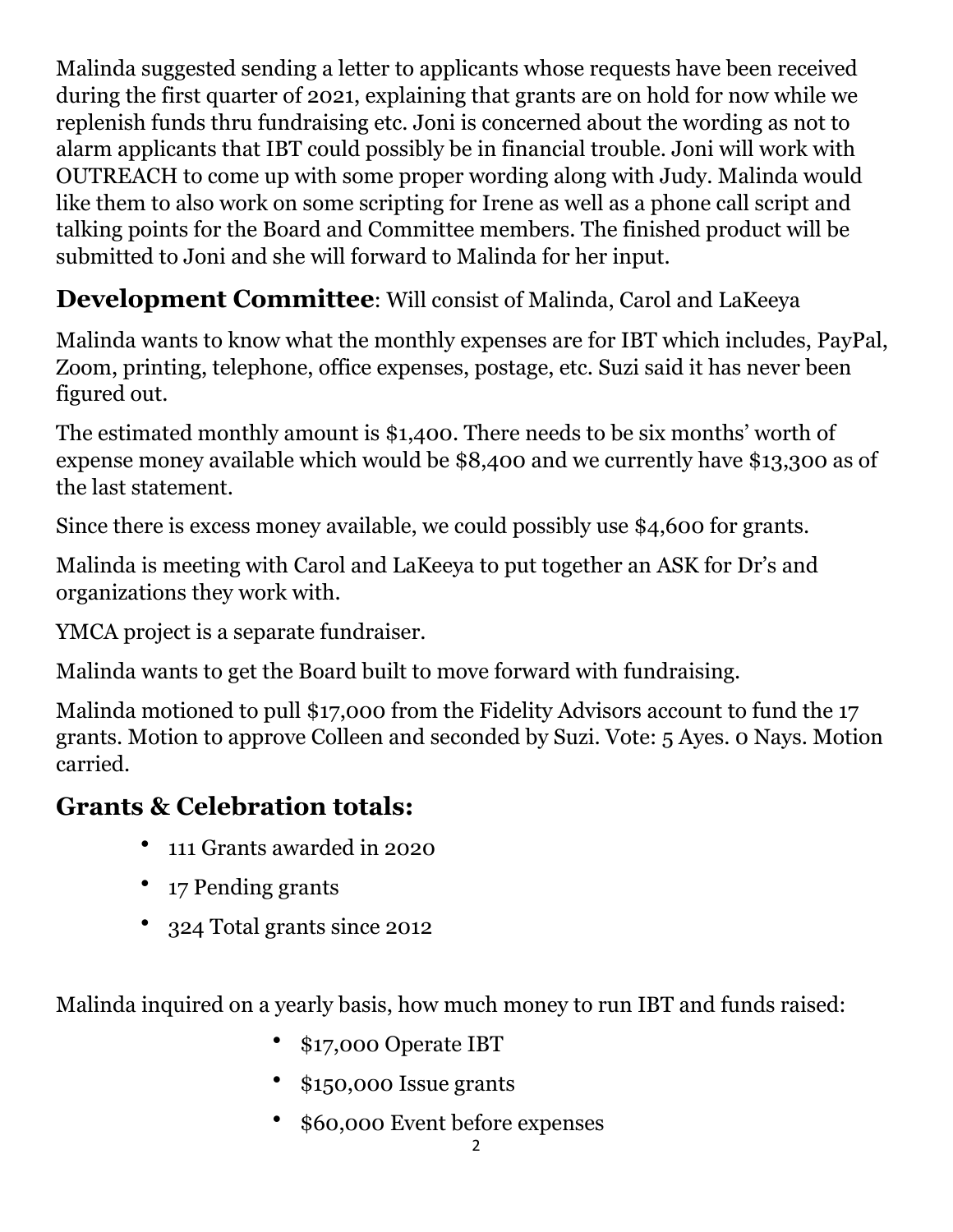• \$40,000 Event expenses

These figures are estimates but Suzi is getting more accurate figures from the past 5 years and submitting to Malinda. These expenses need to be perfected and decreased if possible.

## **Old Business**

Committee and Board member positions to appoint (action in February)

Looking for someone with connections to help with fundraising. Do you know someone that is a survivor, has a passion for IBT, has great ideas on how to fundraise, done fundraising or is/has been in the fundraising industry?

The Vice President will give support to committee chairs, will work with Colleen, do fundraising and help wherever needed in the different committees.

Marketing, Development, Events are what we need to work on immediately.

Malinda wants to start working on the event for 2021 and wants an event meeting in February.

Dr. Tucker will be on the education portion. Zoom meetings can be done for education. OUTREACH has been considering Zoom meetings with Doctors.

Melanie Jacobs who has donated money, done on- line fundraising for IBT, and who is a breast cancer survivor, wants to some type of foundation for those who need assistance. She is interested in possibly becoming a board member, has a non-profit background and has experience in fundraising. Suzi has tried to connect with her but has not been successful. Barb has her phone number and will give it to Malinda so she can contact her.

Jeffrey Simbob very active in volunteer work and would be an asset to IBT. Joni has not been able to get him involved. Malinda will contact him.

## **Marketing Committee**

Will help with verbage and terminology for communications with grant recipients. They will work with Julie on Facebook, Instagram and other social media outlets.

Zoom meeting to take place with Julie, Malinda, Suzi and Barb in January.

## **Fundraising Committee**

The fundraising committee will consist of Malinda, VP, Carol and LaKeeya

Malinda asked Suzi if additional help was needed for grant issuance. Suzi said not at this time. Database for grant recipients needs to be updated to ensure emails address,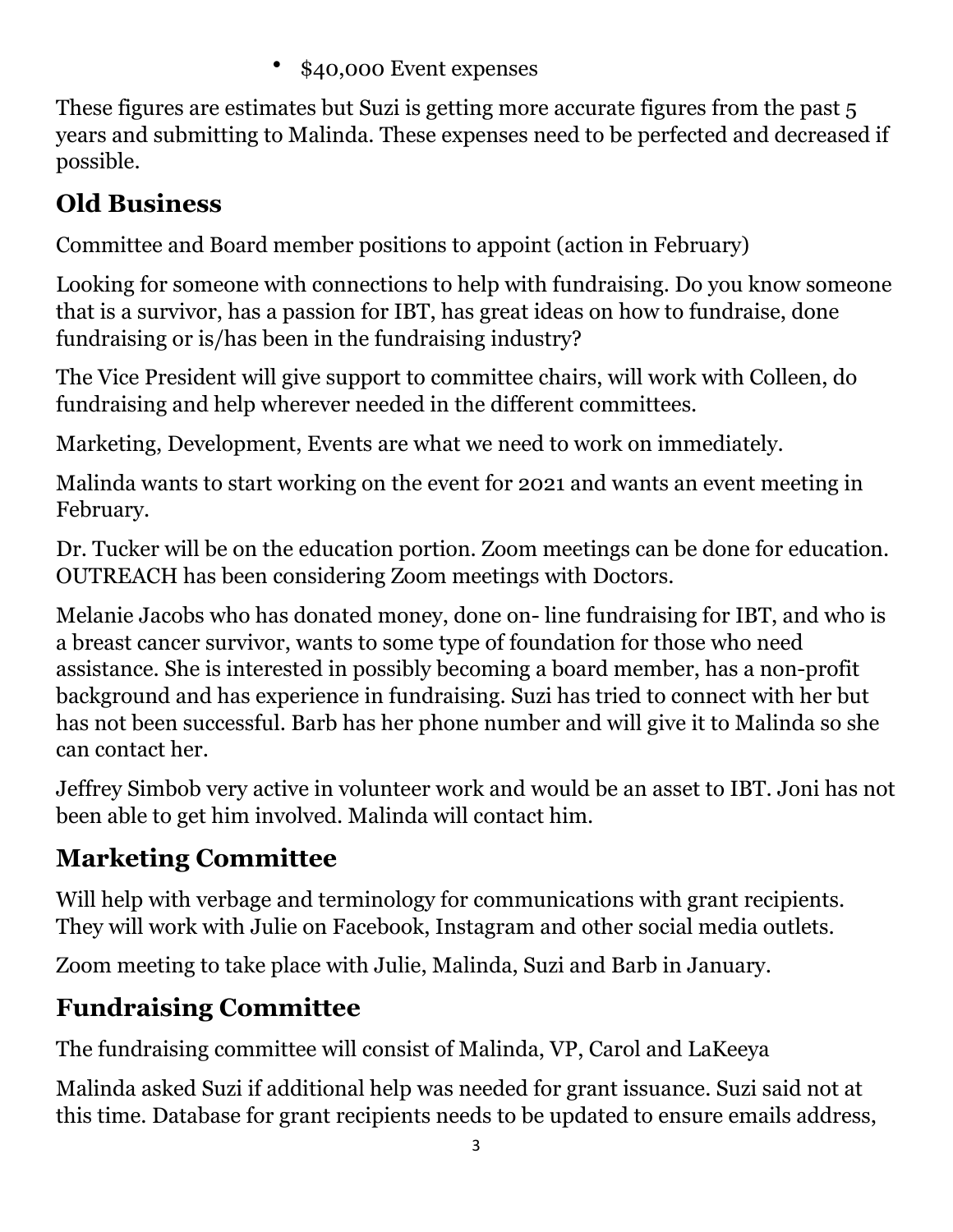phone numbers, etc. are up do date. Start with the 100 grants issued this year and go backward.

Colleen volunteered to update spreadsheet to include email address and phone numbers. This list will be used for email blasts asking for donors, sponsors, board members and volunteers.

Malinda asked Barb if she had a spreadsheet for calendar girls and volunteers. These lists should be in google.docs.

### **Executive Committee**

The executive committee will consist of Malinda, VP, Barb, Suzi, Colleen, Brenda

## **Executive Board Report**

Appointing board members.

This entire meeting is applicable**.** 

Discussion on Brenda's role in IBT. Possible have her do yearly taxes and have someone else take over the day-to-day financials. Possibly Julie will take this role as Treasurer. She has experience in finance. Joni is going to discuss this possibility with Julie.

Board would like Brenda to attend the next Executive Member meeting to discuss her role at IBT.

Prior calendar girl approached Barb about being a part of IBT. Barb asked what positions she could be a part of. Malinda said possibly help with the event, marketing and development of events**,** other fundraising events, ideas to create revenue, make phone calls, send emails to our lists, email organizations for donations, assist the VP, support person for committee chairs and executive committee Other fundraising events and ideas to create revenue. Barb will contact her and see what her strengths are.

**Standing Team Reports**: (Chairperson of committee will submit agenda items in advance).

## **OUTREACH Report**:

- Lansing State Journal
- Created committees and committee positions
- Joni interviewed with Rachel Greco from LSJ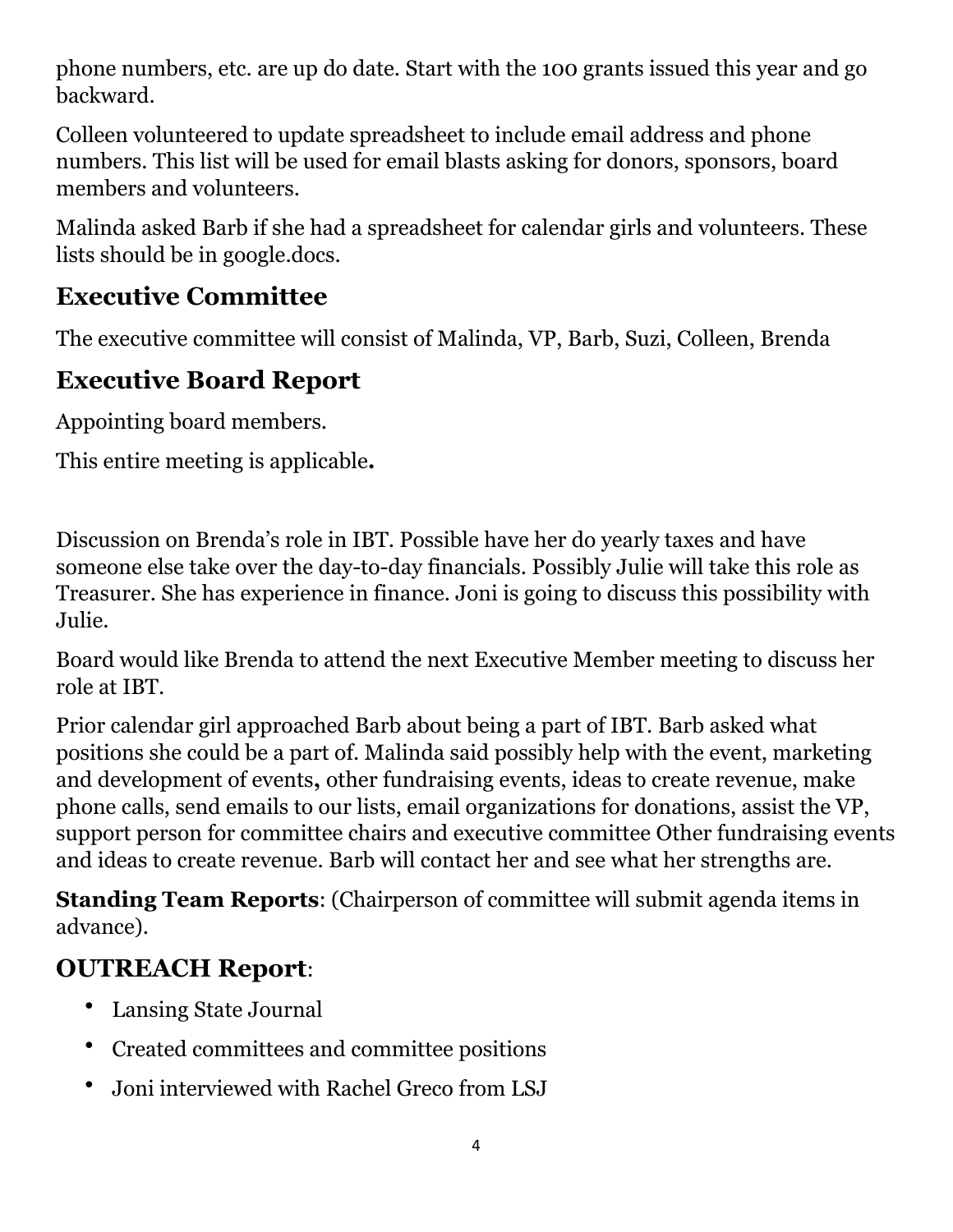- Rachel to contact Suzi, Barb, Malinda, Sandee
- OUTREACH flow chart (sent to board with January agenda)

This information will be an attachment along with the January board meeting minutes.

Barb is meeting with Betty before January 14th for any supply orders.

Habitat for Humanity no show gala. Will it be part of marketing, OUTREACH

The flyer could be changed to fit IBT's agenda. This could be done mid-year to solicit donations from places we don't have personal contact with. Malinda asked if Barb had any stats on Habitat's event and Barb did not.

### **New Business**

Fundraising Ideas

Event brainstorming

- Applications/Financial resources
- Billboards announcing grants awarded Suzi and Barb will decide what information should be on the billboard. Malinda will discuss with them and when decided, Suzi will contact the Billboard company. The billboard will be up for a month.
- Content & Media exposure for 1st quarter (social media).
- Suzi, Barb and Malinda will meet with Julie of M-Connections to brainstorm.
- Nothing for January, maybe post a Facebook ad with billboard information.

Suzi is setting up a meeting so Colleen can see how to set up Zoom meetings. There were problems with members joining the meeting, having to accept members in order for them to join, host was incorrect and being able to click the link and join meeting without entering the meeting id and passcode.

Barb is contacting Jen to discuss her becoming a member of the event committee and to discuss what Jen's role is.